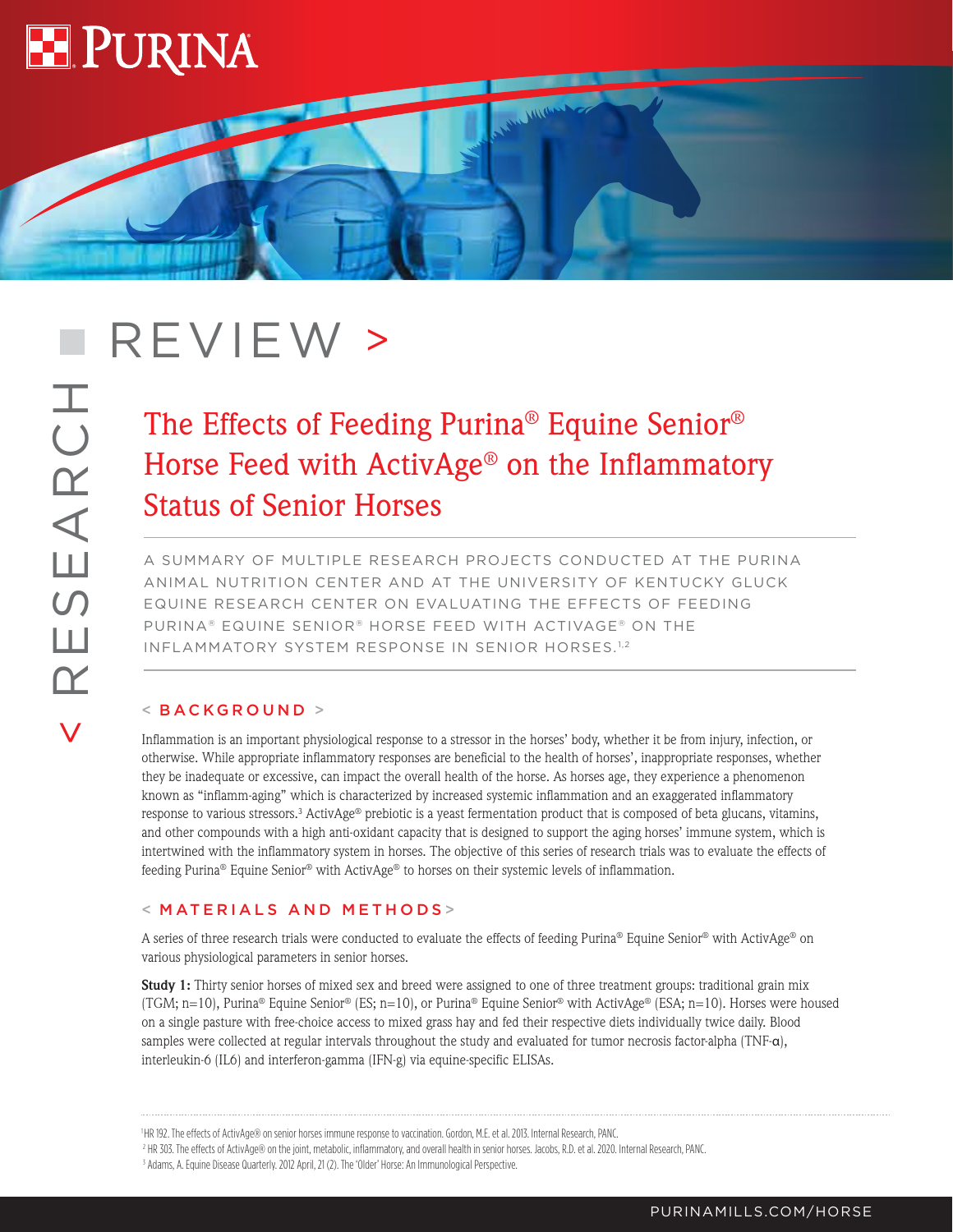**Study 2:** Thirty-two senior horses of mixed-sex and mixed-breed were utilized in this study. Horses were randomly assigned to one of four treatment groups. Equine Senior® (n=8; ES), Equine Senior® + ActivAge® Level 1 (n=8; ESA1), Equine Senior® + ActivAge® Level 2 (n=8; ESA2), and Equine Senior® + ActivAge® Level 3 (n=8; ESA3) for a period of 84 days. All horses had free-choice access to mixed-grass hay and were housed on pasture. Horses were fed individually twice daily. Blood samples were collected at regular intervals throughout the study and evaluated for tumor necrosis factor-alpha (TNF-α), interleukin-6 (IL6) and interferon-gamma (IFN-g) via equine-specific ELISAs.

**Study 3:** American Quarter Horse geldings (n=10; average age=  $19 \pm 0.6$  yr; average BW= 587.5  $\pm$  22 kg) were used in this trial in a randomized cross-over design. Horses in the TRT group received 0.36 kg/ 45.5 kg BW per day of Purina® Equine Senior® Horse Feed formulated without ActivAge® in addition to a treatment pellet fed at 0.45 kg/day containing ActivAge®. Horses in the CON group received 0.36 kg/ 45.5 kg BW per day of Purina® Equine Senior® formulated without ActivAge® in addition to a control pellet of wheat middlings fed at 0.45 kg/day. All horses were offered 1.25% of their BW daily as Timothy grass hay. Diets were split evenly into AM (0700) and PM (1500) feedings daily. Horses were housed in individual stalls with individual drylot turnouts and had free-choice access to white salt blocks. Blood samples were obtained via jugular venipuncture every 2 weeks for 42 d and analyzed for serum amyloid A (SAA) and C-reactive protein (CRP) via equine-specific ELISAs.

#### $<$  RESULTS  $>$

**Study 1:** All horses gained weight and increased in body condition over time. Starting at day 105 following the start of supplementation, TNF-a levels were lower in horses in the ESA group compared to the ES group **(Figure 1;** *P<0.05***)**. This continued through the end of the experimental period.

**Study 2:** All horses slightly lost weight but gained body condition over the course of the trial. The seasonal rise in TNF-α levels that typically occurs in the winter, when this trial was conducted, was observed in all treatment groups. However, levels of TNF-α increased in the ES group but remained unchanged in the ESA1, ESA2, and ESA3 groups by day 86 post dietary supplementation **(Figure 2;** *P<0.05***)**.

**Study 3:** Horses maintained bodyweight and body condition throughout the course of the trial. Both the TRT and CON groups displayed elevated levels of SAA at the baseline measurement as was expected due to the age of the horses. However, SAA levels increased in the CON horses but remained consistent in the TRT horses **(Figure 3;** *P<0.05)*. No differences were observed in CRP levels between treatment groups or over time.

### < CONCLUSIONS AND IMPLICATIONS >

The objective of these trials was to evaluate the effects of feeding Purina® Equine Senior® with ActivAge® to horses on markers of systemic inflammation. Tumor necrosis factor-alpha is a commonly measured cytokine, which at higher levels signifies increased inflammation. In study 1 and study 2, the data demonstrated that the horses consuming Purina® Equine Senior® with ActivAge® had lower systemic levels of TNF-α compared to those horses not consuming the ActivAge® prebiotic. In study 3, a different marker of systemic inflammation was evaluated. Serum amyloid A is a commonly measured protein that is used as an indicator of systemic inflammation. The data gathered in study 3 indicate that senior horses fed Purina® Equine Senior® with ActivAge® maintain more consistently lower SAA levels than those not consuming ActivAge®. Ensuring horses have an appropriate inflammatory response to challenges can help to support their overall health, well-being, and performance. As horses live more functional lives into their later years, feeding Purina® Equine Senior® with ActivAge® can support their nutritional requirements along with supporting their unique health needs.